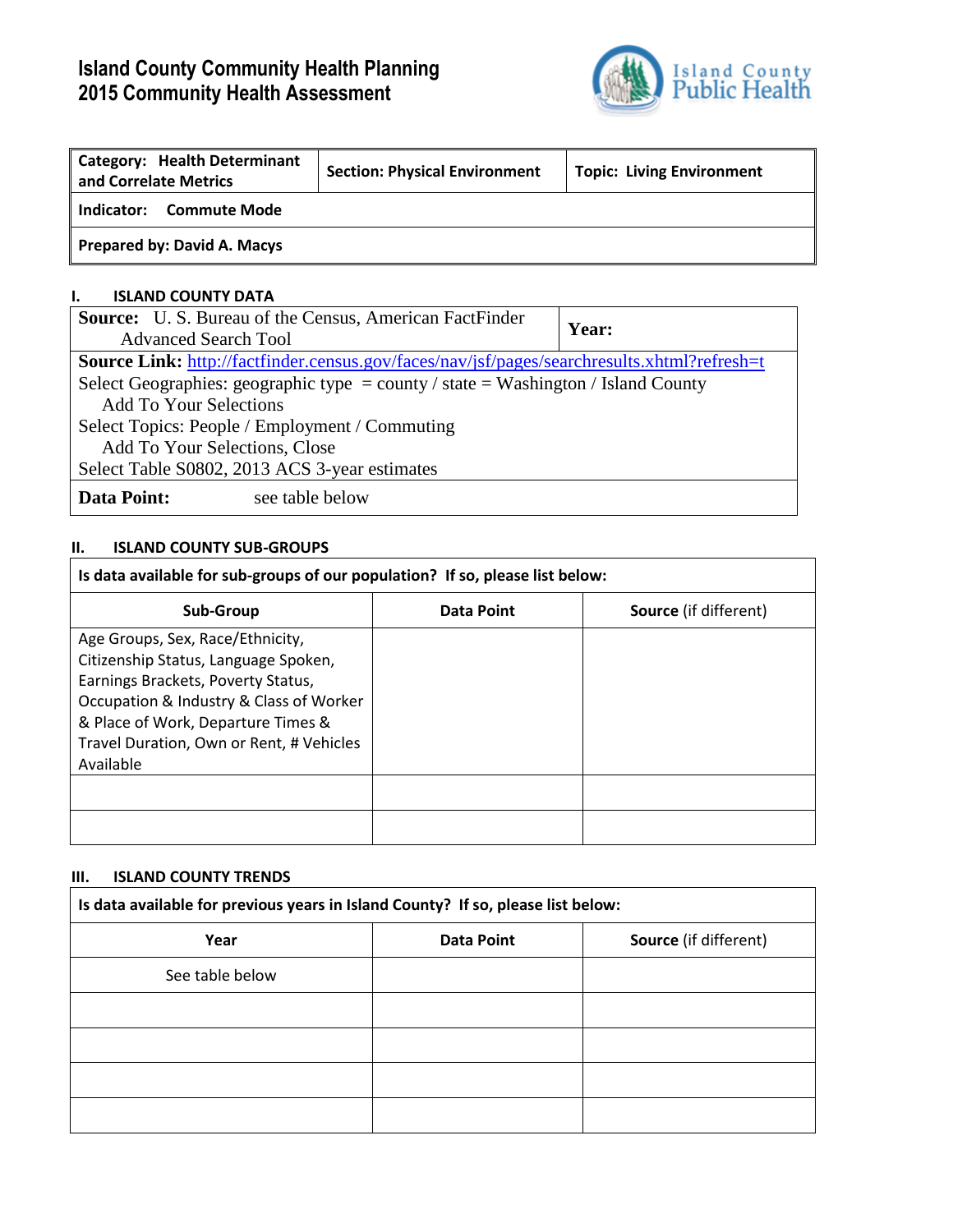#### **IV. WASHINGTON STATE**

| Source:             |                 | Year: |
|---------------------|-----------------|-------|
| <b>Source Link:</b> |                 |       |
| <b>Data Point:</b>  | see table below |       |

# **V. UNITED STATES**

| Source:             |                 | Year: |
|---------------------|-----------------|-------|
| <b>Source Link:</b> |                 |       |
| Data Point:         | see table below |       |

#### **VI. STANDARD OR GOAL**

| Source:                  |  |
|--------------------------|--|
| <b>Source Link:</b>      |  |
| <b>Standard or Goal:</b> |  |

| <b>Means of Transportation</b>     | <b>Island County</b> |        | Car, Truck or Van |       | <b>Public</b><br>transportation |       |                        |      |
|------------------------------------|----------------------|--------|-------------------|-------|---------------------------------|-------|------------------------|------|
| to Work<br>Workers 16 years & over | <b>Total</b>         |        | drove alone       |       | carpooled                       |       | (excluding<br>taxicab) |      |
| ACS 3-Yr Est.<br>Table S0802       |                      |        |                   |       |                                 |       |                        |      |
|                                    | #                    | %      | #                 | %     | #                               | %     | #                      | %    |
| 2011-2013                          | 34,885               | 100.0% | 26,255            | 75.3% | 3.089                           | 8.9%  | 999                    | 2.9% |
| 2010-2012                          | 34.698               | 100.0% | 26.249            | 75.6% | 3.324                           | 9.6%  | 1.071                  | 3.1% |
| 2009-2011                          | 34.652               | 100.0% | 25,770            | 74.4% | 3.784                           | 10.9% | 1.036                  | 3.0% |
| 2008-2010                          | 35,141               | 100.0% | 25,789            | 73.4% | 3,842                           | 10.9% | 946                    | 2.7% |
| 2007-2009                          | 35.687               | 100.0% | 25.439            | 71.3% | 3.412                           | 9.6%  | 1.145                  | 3.2% |
| 2006-2008                          | 36,365               | 100.0% | 24.610            | 67.7% | 3.083                           | 8.5%  | 1.026                  | 2.8% |
| 2005-2007                          | 35.892               | 100.0% | 23,477            | 65.4% | 3.229                           | 9.0%  | 1,078                  | 3.0% |

| <b>Means of Transportation</b><br>to Work | Washington   |        |           | Car, Truck or Van        |         | <b>Public</b><br>transportation |                 |      |
|-------------------------------------------|--------------|--------|-----------|--------------------------|---------|---------------------------------|-----------------|------|
| Workers 16 years & over                   | <b>Total</b> |        |           | carpooled<br>drove alone |         |                                 | (excl. taxicab) |      |
| ACS 3-Yr Est.                             |              |        |           |                          |         |                                 |                 |      |
| <b>Table S0802</b>                        | #            | %      | #         | %                        | #       | %                               | #               | %    |
| 2011-2013                                 | 3,157,148    | 100.0% | 2,298,365 | 72.8%                    | 326,016 | 10.3%                           | 186,485         | 5.9% |
| 2010-2012                                 | 3,105,858    | 100.0% | 2,264,282 | 72.9%                    | 324,357 | 10.4%                           | 176,495         | 5.7% |
| 2009-2011                                 | 3,081,074    | 100.0% | 2,243,716 | 72.8%                    | 329,289 | 10.7%                           | 174,334         | 5.7% |
| 2008-2010                                 | 3,117,073    | 100.0% | 2,249,114 | 72.2%                    | 355,487 | 11.4%                           | 176,104         | 5.6% |
| 2007-2009                                 | 3,124,386    | 100.0% | 2,250,587 | 72.0%                    | 364,783 | 11.7%                           | 177,994         | 5.7% |
| 2006-2008                                 | 3,102,055    | 100.0% | 2,245,125 | 72.4%                    | 366,251 | 11.8%                           | 166,218         | 5.4% |
| 2005-2007                                 | 3,005,600    | 100.0% | 2,197,458 | 73.1%                    | 347,800 | 11.6%                           | 155.580         | 5.2% |